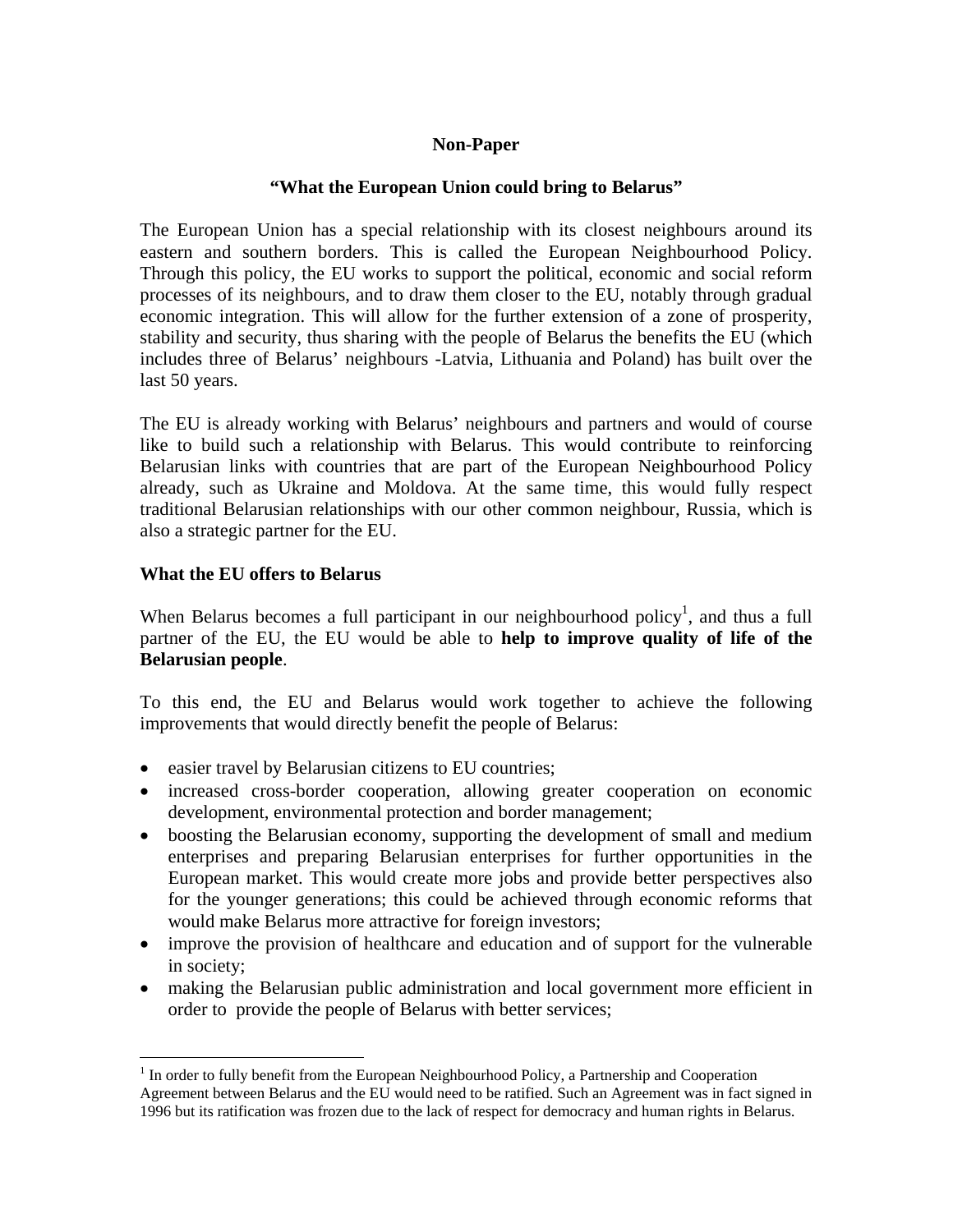- reform of the legal and judicial system to ensure equal rights to all. This requires independent judges who work in a fair and independent manner to protect the rights of all citizens and the development of civil society;
- greater economic opportunities for Belarus and improved living conditions for its citizens through the development and modernisation of transport and energy networks. This would improve Belarus' road and rail links to its neighbours as part of a European-wide network, thus facilitating travel and the transport of goods;
- improve the quality of the environment: water quality, waste treatment, continued support to deal with the aftermath of the Chernobyl disaster;
- participation in Europe-wide cooperation on environment, health, food safety standards, working conditions, aviation safety, judicial cooperation etc. through participation in European programmes and agencies.

We would also be able to develop **more and better contacts** between the EU and Belarus:

- We would simplify contacts across the border and make border-crossing easier for local people through cooperation with Belarus' neighbours;
- Belarusian cities and communities could work together with cities and communities in the EU , exchanging information and experiences on how to better serve the population;
- We would offer Belarusian students more scholarships to study in EU universities. We would encourage regular and long-term exchanges and lasting relationships between universities in Belarus and in the EU at all levels, including both administrative and academic;
- We could have a close dialogue and cooperation with Belarus' democratically-elected leaders and civil servants and experts on a wide range of issues, domestic or international, of importance to us all. Belarusian views would be heard more widely on the international stage;
- We could more actively involve representatives of Belarus at national, regional or local level – as well as Belarusian officials, academics, scientists etc., in working together to tackle issues of common interest, sharing and exchanging our expertise and know-how on e.g. economy and trade, modern governance, the rule of law, information, education, tourism, culture, research, energy, health, social issues, environment, transport and communication etc.

# We would have **deeper economic and trade relations** and **more business opportunities**:

- Greater access for Belarusian products, provided they meet our standards, to the EU market of 480 million consumers, which would help to increase Belarus' trade and subsequently enhance the country's further economic development;
- Looking in particular at the Belarusian textile sector, better possibilities for textile products from Belarus to enter the European market;
- When Belarus joins the World Trade Organisation, this should increase market opportunities for Belarusian products across the world, including in the EU.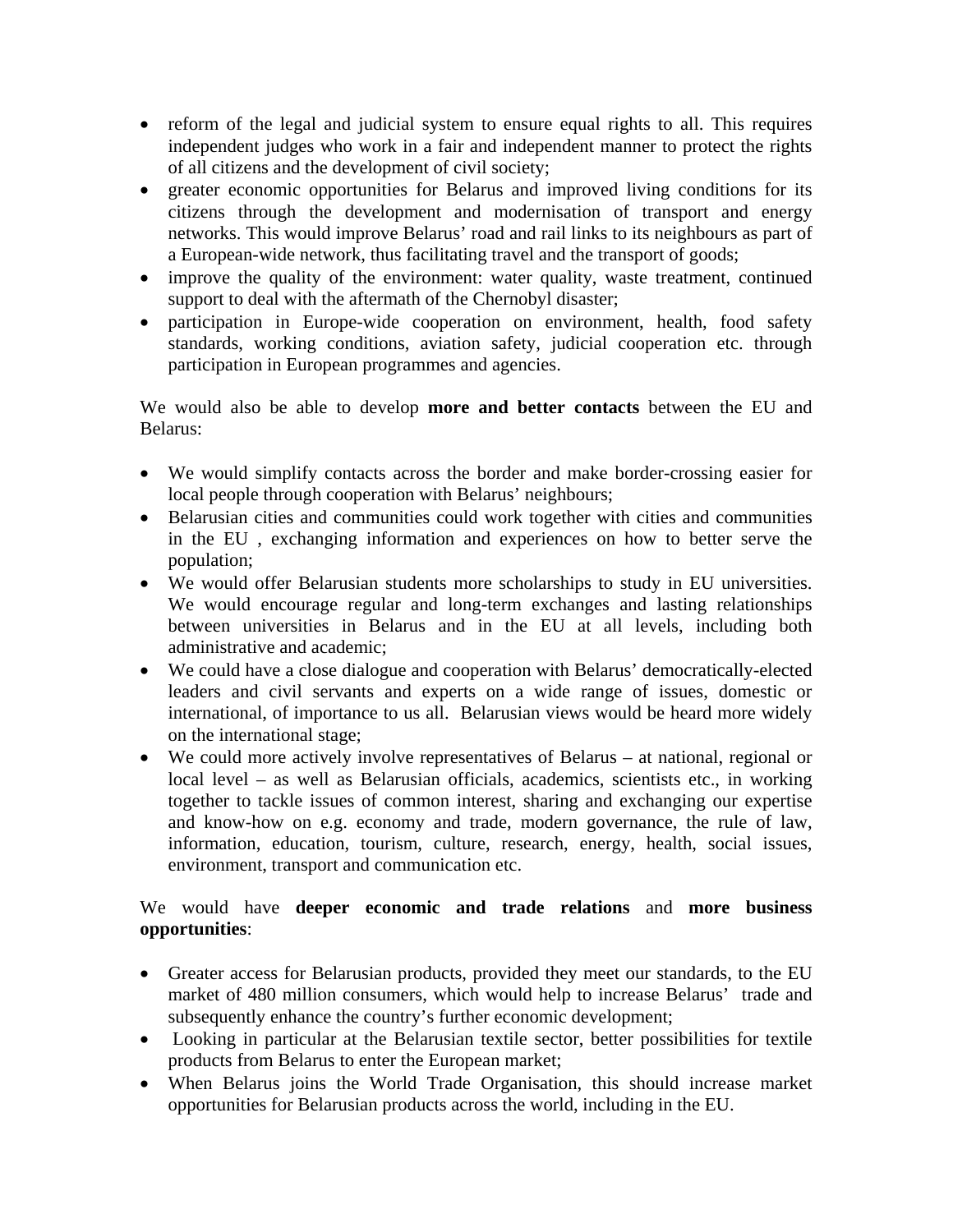In order to support Belarus' economic and social development programmes, we would **significantly increase European financial assistance**, and we would offer our valuable experience in reforms.

Belarus has, up to now, received far less assistance than its neighbours. However, this situation would change and Belarus would receive assistance comparable to that of its neighbours, if the Belarusian government takes significant steps towards democratisation.

#### **What can the Belarusian government do?**

Unfortunately, at this stage, the policies pursued by President Lukashenko's authoritarian regime prevent us from offering Belarus full participation in our neighbourhood policy. The EU cannot offer to deepen its relations with a regime which denies its citizens their fundamental democratic rights. The people of Belarus are the first victims of the isolation imposed by its authorities and will be the first to reap the benefits on offer to a democratic Belarus

The EU wishes to share with its neighbours the prosperity, stability and security which its own citizens enjoy. This requires political, economic and administrative reforms from our partner countries. To support our neighbours in these efforts, the EU offers political, economic and trade opportunities as well as financial assistance to countries which respect human rights, democracy, and the rule of law. These are values to which Belarus has already committed itself, of its own free will, as a member of the United Nations, the OSCE and other organisations, but which the current Belarusian government in practice does not respect. To build the deeper relationship which we wish to have between the EU and the Belarusian people, to end the self-imposed isolation which the Belarusian government has brought upon its country's citizens, we ask that the Belarusian authorities should, first and foremost:

- respect the **right** of the people of Belarus **to elect their leaders democratically** their right to hear all views and see all election candidates; the right of opposition candidates and supporters to campaign without harassment, prosecution or imprisonment; independent observation of the elections, including by Belarusian nongovernmental organisations; their freedom to express their will and have their vote fairly counted;
- respect the **right** of the people of Belarus **to independent information**, and to **express themselves freely** e.g. by allowing journalists to work without harassment or prosecution, not shutting down newspapers or preventing their distribution;
- respect the **rights of non-governmental organisations** as a vital part of a healthy democracy – by no longer hindering their legal existence, harassing and prosecuting members of NGOs, and allowing them to receive international assistance;
- **release all political prisoners** members of democratic opposition parties, members of NGOs and ordinary citizens arrested at peaceful demonstrations or meetings;